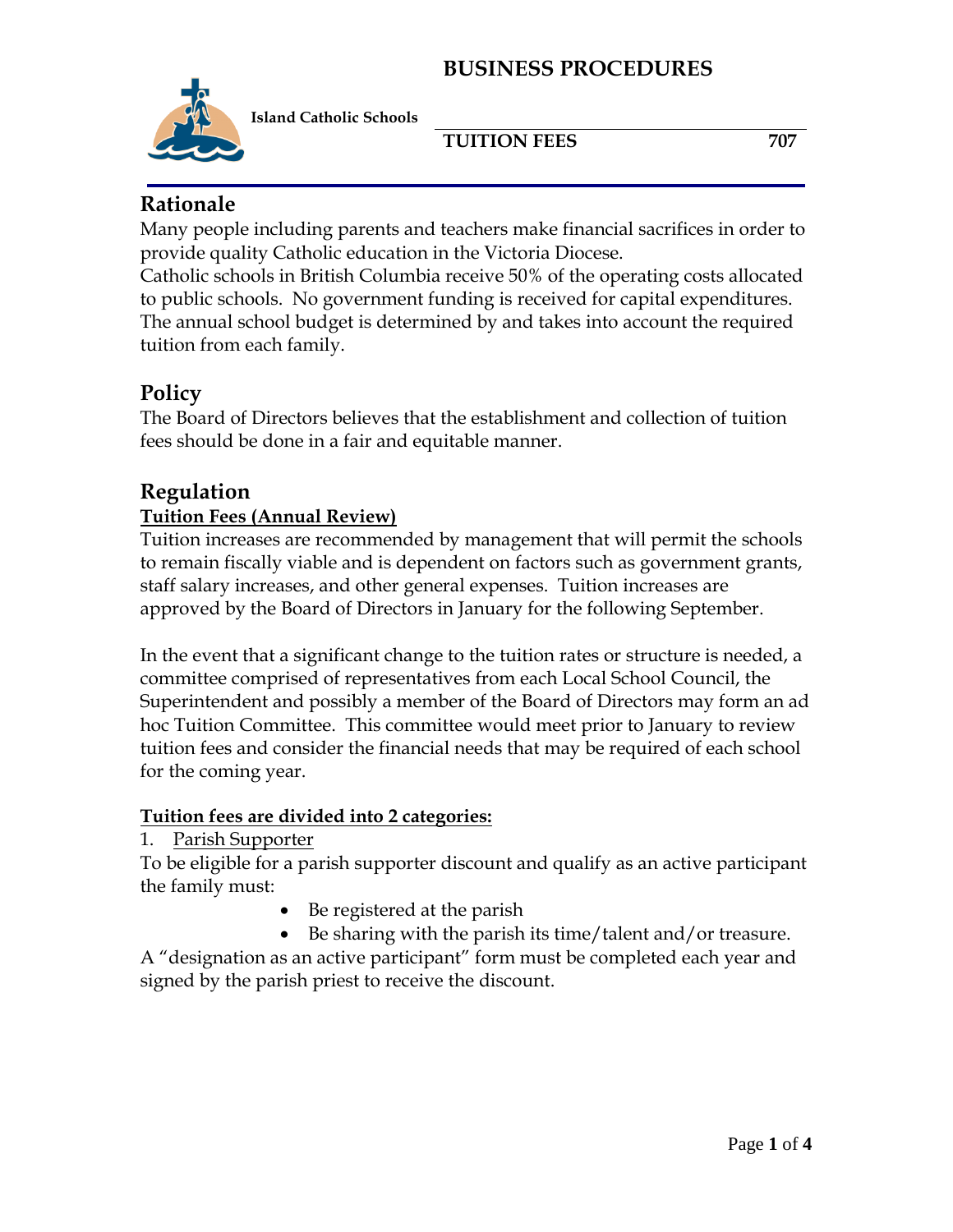

**Island Catholic Schools** 

## **TUITION FEES** 707

## 2. Non-Parish Supporter

Parents who have not completed a "designation as an active participant" form with the appropriate signatures will be considered non-parish supporters for tuition purposes, and thus not eligible for the discount.

#### Other Discounts

Discounts are also provided:

- for families with more than one child in an Island Catholic School
- for families who have students enrolled in both an elementary school and St. Andrew's High School
- a 2% discount is offered to families that choose to pre-pay tuition by cheque or cash in full by June 15

#### **Tuition Agreement**

Families registering or re-registering with one of the local Catholic schools in the Victoria Diocese are entering into an agreement with Island Catholic Schools to pay tuition fees as set forth in the tuition schedule for that school year. By signing the Family Payment Schedule parents agree to the tuition commitment outlined.

Parents registering their child(ren) for the first time are required to:

- pay a \$50.00 application fee per child.
- upon acceptance, complete a family Payment Schedule as described below and pay a non-refundable one month's tuition deposit to be credited towards annual fees.

Each family must re-register the child(ren) by February 15th of each school year and must complete a Family Payment Schedule by April 30th. Families who do not re-register by this date are subject to a \$50.00 re-application fee and placement for their child(ren) cannot be guaranteed.

The Family Payment Schedule establishes:

- an account number for the family.
- annual tuition based on the number of children in the family.
- any tuition assistance or scholarships.

The signature on the form makes the agreement legal and binding between the parent(s) and Island Catholic Schools.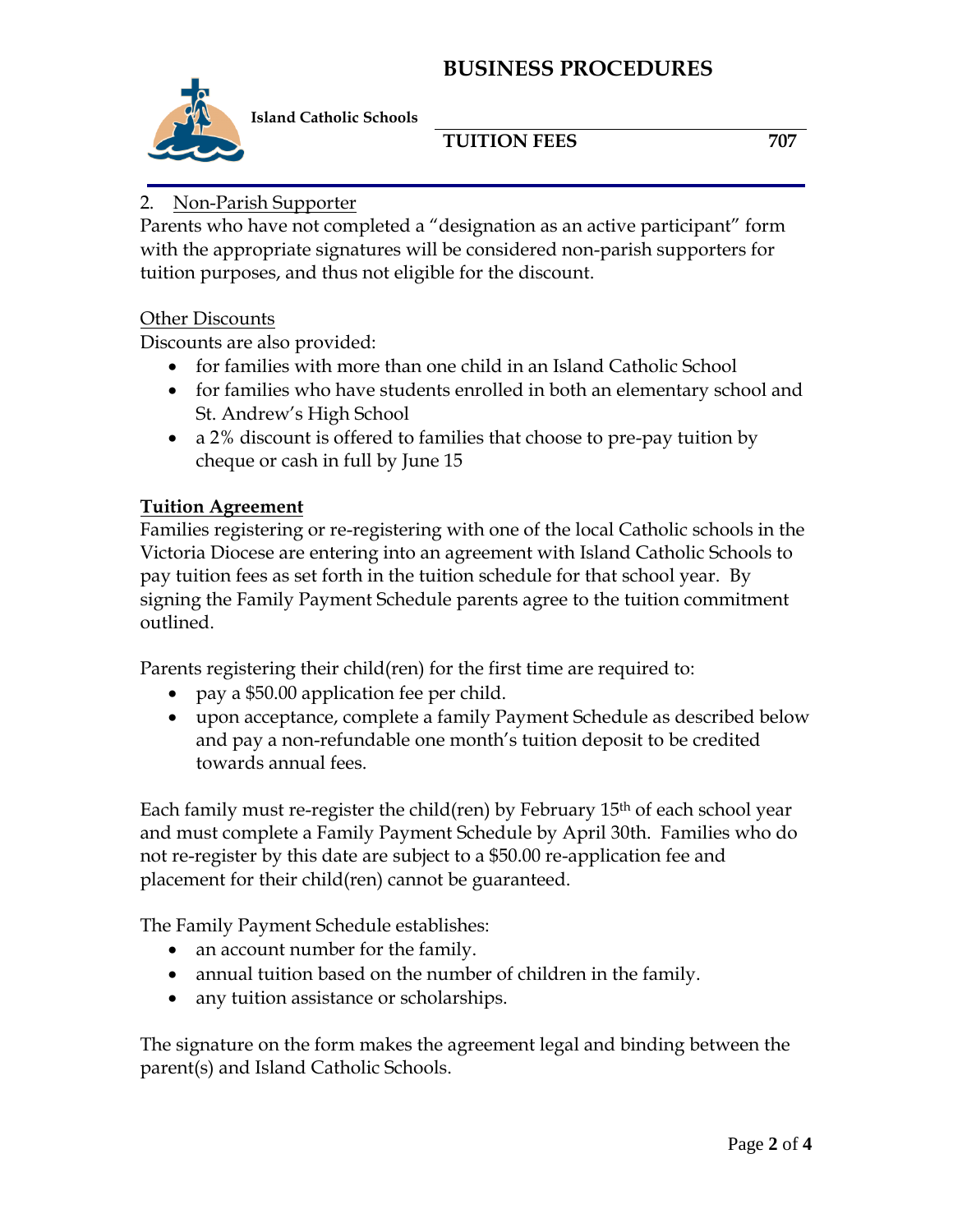## **BUSINESS PROCEDURES**



**Island Catholic Schools** 

**TUITION FEES** 707

Families that neglect their commitment by not paying tuition on time, put undue pressure on the financial operations of the school.

#### **Tuition Fee Payment Options**

- 1. Twelve Monthly Payments (July-June) it is expected that most parents will be on the twelve-month payment schedule using a pre-authorized debit method of payment.
- 2. Ten Monthly Payments (September-June)
- 3. Payment in full at time of signing Family Payment At the time of signing the Family Payment Schedule, the school will collect a cheque/money order/debit or credit card.
- 4. Payment in full in September At the time of signing the Family Payment Schedule, the school will collect either a post-dated cheque or Credit Card Payment Form. If the expiry date of the card is prior to the first day of school, the A/R Clerk will contact the family prior to September for updated card information

#### **Financial Assistance**

Parents who require financial assistance are asked to complete an Island Catholic Schools Financial Assistance Application Form and submit it to the school office by the due date on the form for the coming year.

Although it is ideal that all applications be received by the deadline, we understand that a family's financial situation may change at any time throughout the year. Applications will still be considered after the deadline should this occur.

Application forms are available at each of the local schools' websites and on the ICS website.

#### **Overdue Accounts**

Unless other arrangements have been made, tuition is due by the 5th or 25<sup>th</sup> day of each month (12 months a year) and is collected through a pre-authorized debit system with the family's banking institution.